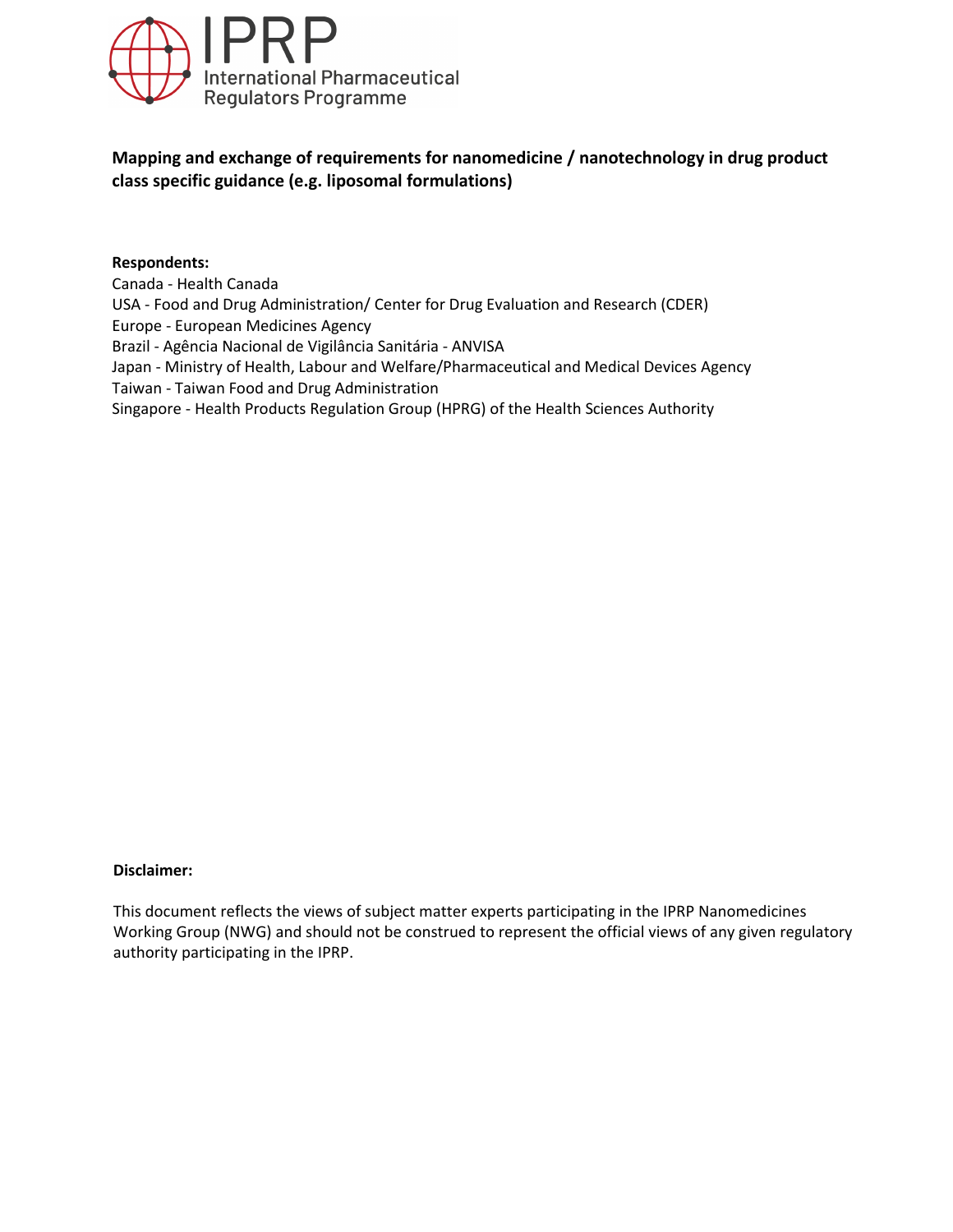### **Question 1: Which type of products does your organization regulate?**

All respondents regulate drugs, medical devices and some regulate natural health products.

### **Question 2: How does you organization classify/define liposomal products?**

No responding regulatory agency currently has an official definition of a liposome. Most use either a classical or scientific definition where particles composed of one or more lipid bilayers enclose an aqueous space. It should be noted that one responder explicitly stated that non bilayer forming lipids are not included in their guidance documents regarding liposomal drugs.

## **Question 3: Has your organization approved liposomal products and what regulatory framework is used within your organization to regulate liposomal products?**

All responding agencies have approved liposomal drugs products using existing regulatory frameworks without the need for regulations specifically for these products. Three of the seven respondents have written guidance documents regarding liposomal drug products and a number of respondents indicated they have utilized these documents. No specific regulations regarding lipid excipients were noted, suggesting that lipid excipients be regulated in a similar manner to liposomes using existing frameworks.

## **Question 4: What initiatives is your organization involved in with respect to developing/strengthening regulations or guidelines associated with liposomal drug products?**

Most respondents have internal working groups for nanomedicines and/or participate in international activities.

### **Question 5: What areas related to the regulation of liposomal drug products do you feel should be the focus of the IPRP Nano WG?**

Respondents highlighted a number of issues, the most common being:

- Approaches for regulation of follow-on/generic liposomal medicines
- Correlation of *in vitro* and *in vivo* data
- Limitations on analytical methodology
- Identify which quality attributes are critical during the manufacturing process
- Selection of reference standards0

# **Question 6: What challenges does your organization face in the regulation of liposomal drug products and how can they be addressed? Would one guidance document be able to address various liposomal formulations?**

The most common challenge noted among respondents is how to approach the regulation of follow on/nanosimilar products and how to assess comparability. The utility of a shared guidance document may depend on the scope of the document and sharing of submission data may be of more use in identifying critical/useful attributes.